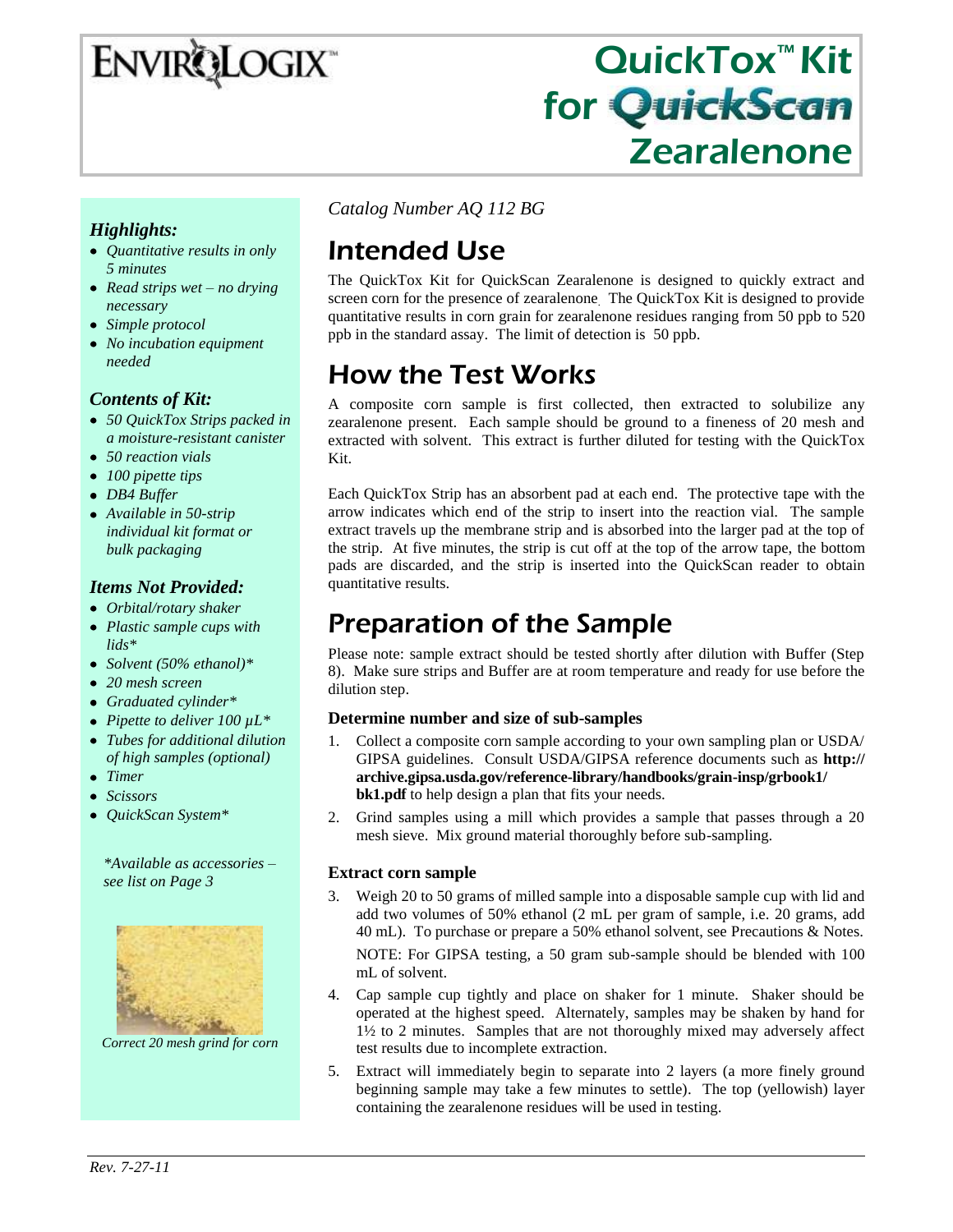

*Measure solvent, add to ground sample*



*Shake mechanically or by hand*



*Add Buffer to vial first, then add extract; mix well with pipette tip*



*Place strip in vial*



*Wait 5 minutes for results*

#### **Dilute corn extract**

- 6. Using a calibrated pipette with a **new tip**, place 100 microliters (100 µL) of DB4 Buffer into a reaction vial. Take care not to contaminate the Buffer—use a new tip for each test and keep buffer covered when not in use.
- 7. With **another new** pipette tip, remove 100 µL from the top (yellowish) layer of extract, avoiding particulates. Add sample extract to reaction vial containing Buffer.
- 8. **Mix Buffer and sample extract thoroughly** by stirring or drawing the liquids up and down in the pipette tip until the mixture is uniformly yellow.

**NOTE:** Samples that are not thoroughly mixed and/or accurately pipetted will adversely affect test results. After diluting the sample, the final volume in the reaction vial should be 200 µL. Do not reuse diluted samples. Use a new reaction vial for each sample. Use two pipette tips (one for Buffer, one for extract) for each sample.

## How to Run the QuickTox Strip Test

- 1. Allow refrigerated canisters to come to room temperature before opening. Remove the QuickTox Strips to be used. Avoid bending the strips. Reseal the canister immediately. For optimal results, the assay must be run at 20-25°C
- 2. Place the strip into the reaction vial containing the Buffer and sample extract. The arrow tape on the end of the strip should point into the reaction vial.
- 3. The sample extract will travel up the strip (flow may not be visible immediatelythis is expected and normal). Reaction vials will stand on their own.
- 4. Allow the strip to develop for 5 minutes. Immediately cut off and discard the bottom section of the strip covered by the arrow tape. Insert strip into the QuickScan reader for quantitation.

# Use of the QuickScan System

Detailed instructions for use of the QuickScan system are supplied with each unit, and can also be found at www.envirologix.com/quickscan.

In summary, a strip is inserted face down in the carrier with the barcoded end closest to the handle. The carrier is inserted into the reader and the strips are read by touching or clicking on the "Read Test" area of the screen. Results are then recorded in an electronic worksheet, allowing each user to report and track data easily.

Results are reported in the range of 50 ppb to 520 ppb . Results less than 50 ppb are reported as "<LOD" (less than Limit of Detection) and results greater than 520 ppb are reported as ">520 ppb."

# Kit Storage

This QuickTox Kit should be stored refrigerated. Note the shelf life on the kit box. Prolonged exposure to high temperatures may adversely affect the test results. Do not open the desiccated canister until ready to use the strips.

## Precautions and Notes

- This product is currently not applicable for use in testing any other crops.
- The assay must be performed at ambient temperatures of 20-25°C
- As with all screening tests, it is recommended that results be confirmed by an alternate method when necessary.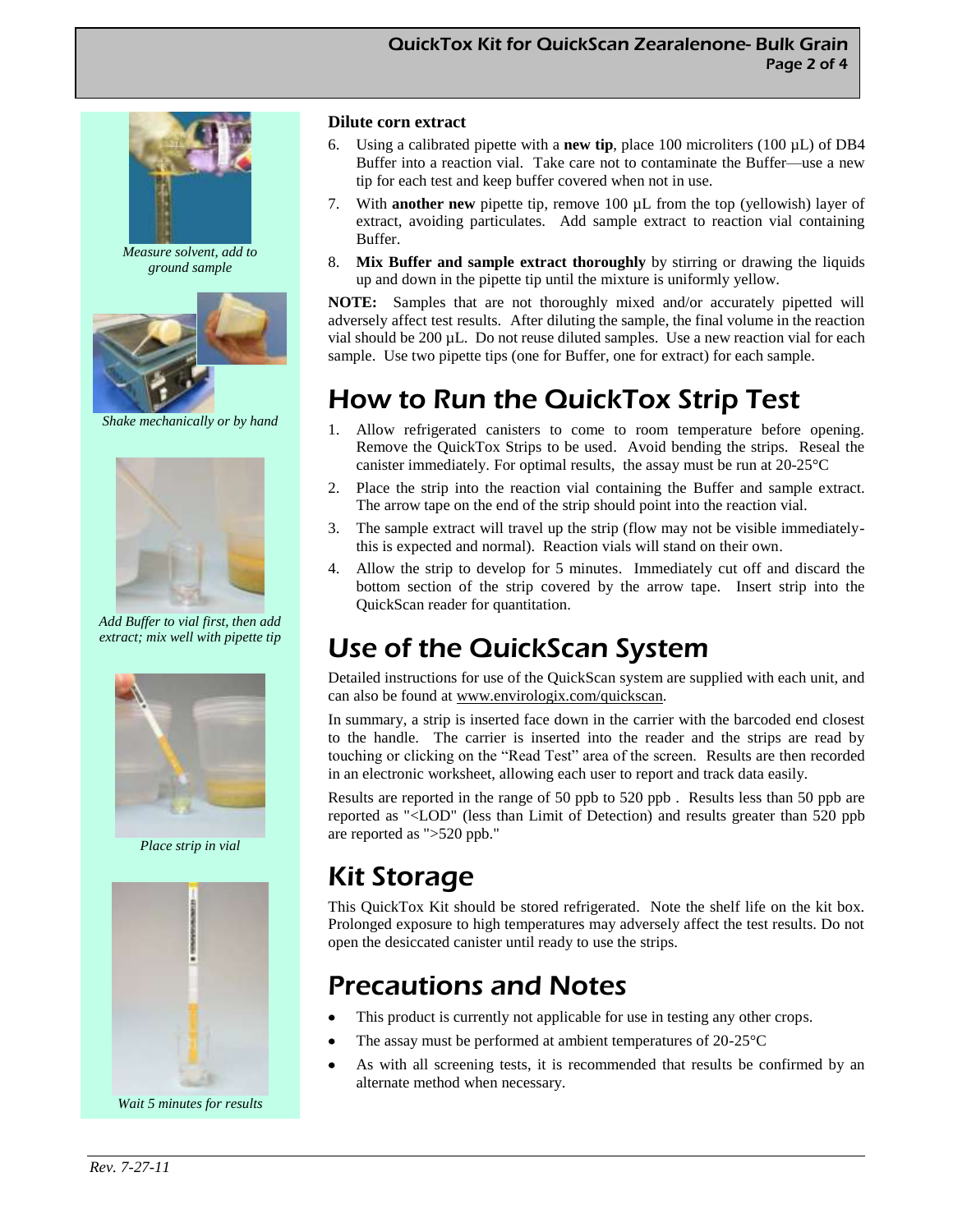#### QuickTox Kit for QuickScan Zearalenone- Bulk Grain Page 3 of 4



*Cut strip and place in QuickScan reader immediately —no drying step!*



*Place strip in QuickScan carrier*



- The assay has been optimized for use with the protocol provided in the kit. Deviation from this protocol may invalidate the results of the test. Proper and thorough mixing, along with accurate pipetting, are essential to accurate results.
- The results generated through the proper use of this diagnostic tool reflect the condition of the working sample directly tested. Extrapolation as to the condition of the originating lot, from which the working sample was derived, should be based on sound sampling procedures and statistical calculations which address random sampling effects, non-random seed lot sampling effects and assay system uncertainty. A negative result obtained when properly testing the working sample does not necessarily mean the originating lot is entirely negative for the analyte or protein in question.
- Strips should be read wet promptly at five minutes.
- Protect all components from hot or cold extremes of temperature when not in use. Do not leave in direct sunlight or in vehicle.
- For convenience, accessories and solvent can be ordered from EnviroLogix (see list, below). Purchase 50% ethanol, or prepare using 100% ethanol as follows: 50% Ethanol Preparation Instructions: For 100 mL, measure 50 mL 100% ethanol [reagent grade or better]; pour into suitable container with cap. Add 50 mL deionized or distilled water. Cap tightly and shake to mix. Use care when uncapping.
- For preparation of 50% ethanol from a 95% ethanol stock , measure 52.6 ml of 95% ethanol (reagent grade or better), pour into suitable container with cap. Add 47.4 ml deionized or distilled water. Cap tightly and shake to mix. Use care when uncapping.
- **IMPORTANT:** Ethanol is flammable and toxic. Avoid inhaling vapors or contact with the skin, eyes, or clothing. Wear personal protective equipment including safety glasses, nitrile gloves (**not latex**), a vapor mask and a lab coat when handling. Keep containers tightly closed and away from heat, sparks and open flame. Observe any applicable regulations when disposing of samples and kit reagents.
- Liquids containing zearalenone should be treated by the addition of bleach (add a minimum of 10% of the total volume for 10 minutes). All labware should be soaked for 1 hour or more in a 30% solution of household bleach.

### Accessories:

| Available through EnviroLogix:                | Catalog #                        |                             |
|-----------------------------------------------|----------------------------------|-----------------------------|
| $\blacksquare$ QuickScan <sup>TM</sup> System | <b>ACC 131</b>                   |                             |
| • Sample cups with lids                       | ACC 012-50                       | $(50)$ packa                |
| • Graduated cylinder                          | <b>ACC 068</b>                   | $(100 \text{ mL})$          |
| • MiniPet pipette<br>(one/location free)      | ACC <sub>041</sub>               | $100 \mu L$                 |
| $\bullet$ 50% Ethanol                         | ACC E26902-1X4<br>ACC E26902-2X4 | $(1)$ bottle,<br>(2 bottles |
|                                               | ACC E26902-3X4<br>ACC E26902-4X4 | (3 bottles<br>(4 bottles    |



package)

ottle, 4L) ottles, 4L each) ottles, 4L each) ottles, 4L each)